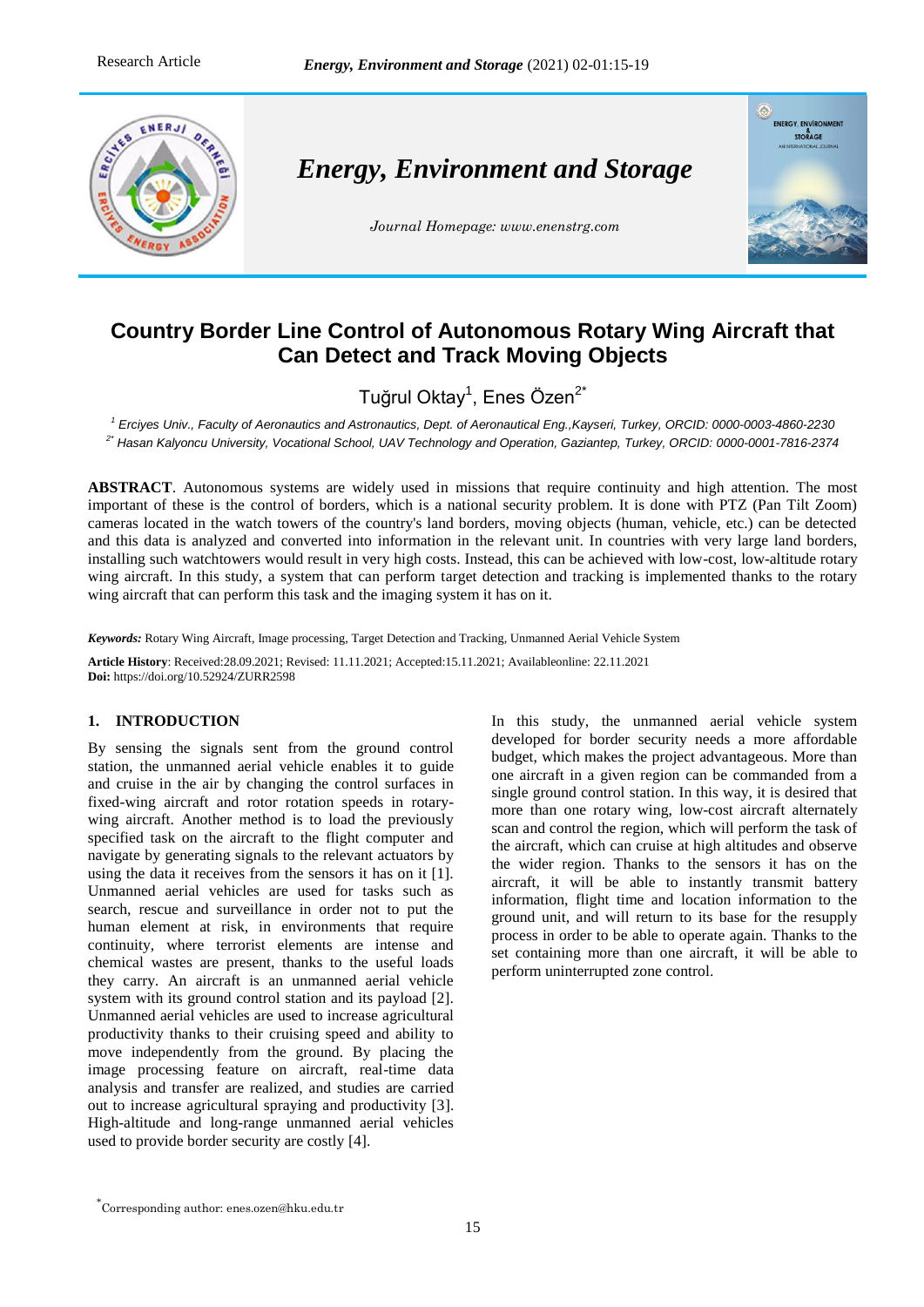

**Fig. 1.** Unmanned Aerial Vehicle Imaging System

#### **2. MATERIALS AND METHODS**

Unmanned aerial vehicles are classified according to their weight. Aircrafts weighing between 500-4000 gr are classified as UAV 0 category. Aircraft weighing between 4 and 25 kg are classified in the UAV 1 category. Aircrafts weighing between 25 and 150 kg are classified in the UAV 2 category. Aircraft with a weight of 150 kg or more are classified in the UAV 3 category [5]. In this study, the necessary programs for the control and analysis of movements with a quadrotor unmanned aerial vehicle, gimbal and ground control station were used. Quadrotor aircraft has advantages over other configurations in terms of ease of manufacture and maintenance.

Unmanned aerial vehicles can provide remote observation and intervention in cases where nuclear wastes are accessible so that people are not harmed in risky situations, to examine the situation of the fire during a fire and to perform the response more effectively. The increase in the world population increases the need for food. Efficiency needs to be increased in order to meet this need. For this, the costly spraying process should be done at a sufficient level, both the spraying costs can be reduced and the damage to the plants can be prevented. The most appropriate form of application can be achieved by adding the image processing capability to ensure that the drugs are applied to the most suitable parts, and it can be applied much faster than the manpower to apply. To achieve these, unmanned aerial vehicles are used. Rotary wing aircraft are suitable for this work. Thanks to its ability to hang in the air during spraying and imaging, a more effective task can be performed in the task area. In this study, the detection and tracking of moving objects from 500 meters altitude is carried out. Thanks to the electro-optical camera and thermal camera on the aircraft, target detection is performed at low altitude, day or night. The movement in the image is selected instantaneously and this data is transmitted to the aircraft's guidance unit. The data processed here is processed by the controller and transmitted to the actuators and rotors, and the aircraft can create and follow a flight path to follow these objects. The control system diagram that enables these processes to take place is shown in figure 2.



**Fig. 2.** Guidance, Navigation and Control Systems

The guidance system provides the orientation of the aircraft. It moves the airspace by creating the flight route and waypoints. While doing this, it also uses the data it receives from navigation and sensors [6]. In this way, flight safety is ensured and errors that may occur during navigation and tracking are reduced. It can move without the need for any direction command from the ground control station. At the same time, the imaging system modulates the image data to radio waves and transmits it to the antenna, thanks to the image transmission unit (Transmitter) on the aircraft. By means of the receiver unit on the ground, the operator on the ground can instantly follow this image from the ground and a warning can be sent to the relevant units.

## *2.1 Rotary Wing Aircraft Design*

The principle of generating lift of rotary-wing aircraft, unlike fixed-wing aircraft, is achieved by positioning the rotors in a vertical position and rotating the propeller in a horizontal position. Multirotor aircraft, in order to zero the torque around the z-axis, as in helicopters, allows more than one rotor to rotate in different directions instead of the tail rotor, and the drag force and the torques created to balance each other and steer to their route. A controller is needed to control unstable rotary wing aircraft [7]. The reference signal enters the controller, the desired route is calculated and the rotational speeds of the rotors are determined. Since the rotation speeds of the rotors are controlled by the computer, the rotor configuration information must be introduced to the system and mounted accordingly. There are 2 types of configurations in quadrotor aircraft. These are given in Fig. 3 and 4.



**Fig.3**. Quadcopter + Configuration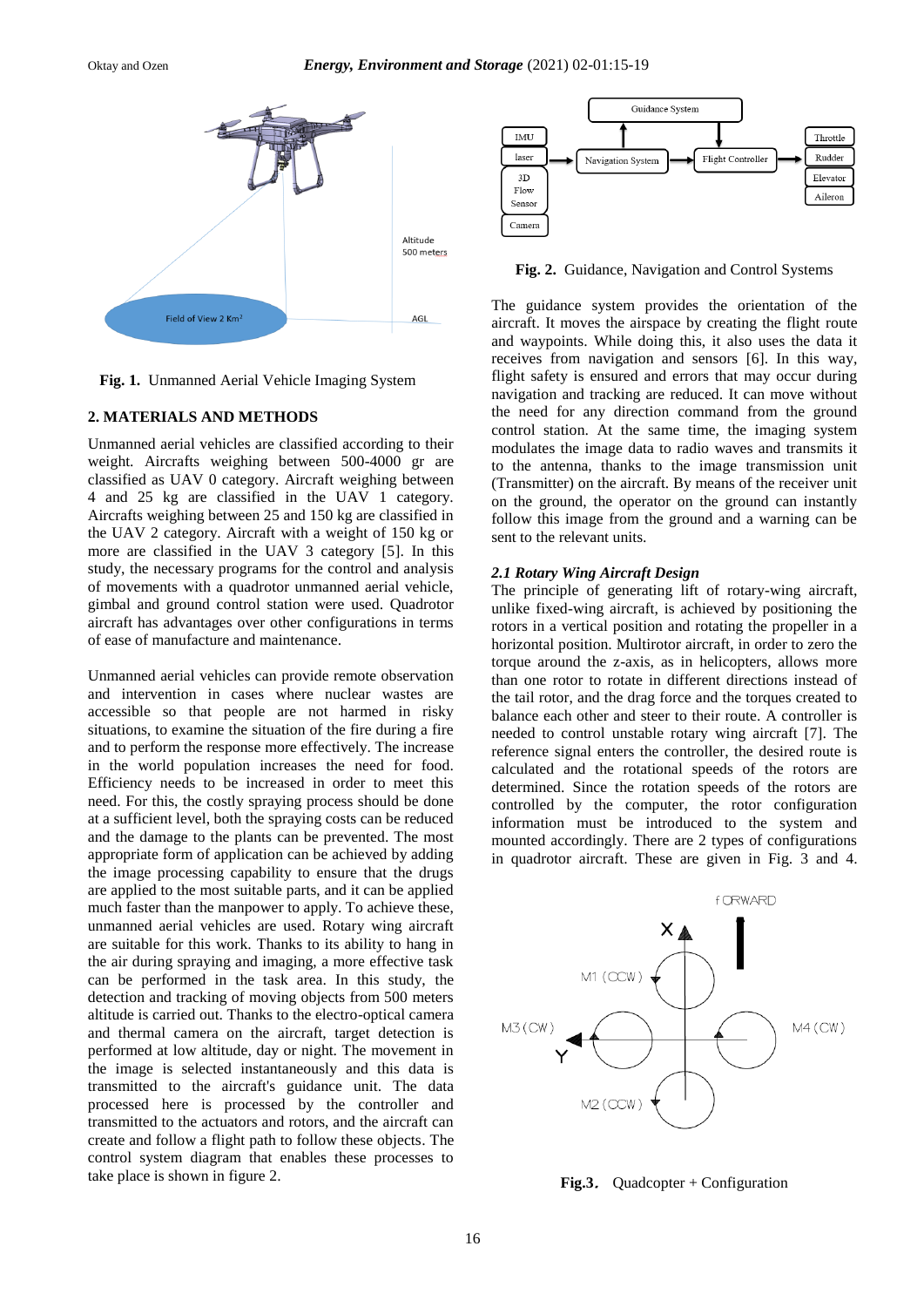

**Fig. 4.** Quadcopter X Configuration

Quadrotor aircraft consists of control board, ESC, engine and propellers. It is important that the propeller, motor and ESCs are chosen as equivalent, that the forces generated are the same, and that the responses to the signals are the same. In X configuration quadrotor aircraft, increasing the rotation speed of the rotors on the right causes the aircraft to lean to the left, that is, to perform a rolling motion. The faster rotation of the rear rotors according to the selected head position causes the air arc to move forward, that is, to make a pitching motion. It achieves this with a combination of rotation and linear motion around the axes according to the axis set placed in the center of gravity of the aircraft [8][12].



**Fig.5.** Isometric View of Quadcopter

|  |  | Table 1 Quadcopter General Features |  |
|--|--|-------------------------------------|--|
|--|--|-------------------------------------|--|

| Wide                | $400$ mm               |  |
|---------------------|------------------------|--|
| Length              | 400 mm                 |  |
| Weight              | $3 \text{ kg}$         |  |
| <b>Flight Speed</b> | $75 \text{ km/h}$      |  |
| Altitude            | 1500 feet              |  |
| <b>Flight Time</b>  | 30 minutes             |  |
| Payload             | Sony 30X Electro-optic |  |
| Cost                | 20.000,00 TL           |  |

Unmanned aerial vehicles are equipped with payloads according to their purpose. In this study, target detection and tracking will be performed, so it is a payload camera system. Camera system; It consists of camera, image transmitter, antenna and 3 axis gimbal carrying them. gimbal; Independent of the aircraft, the camera performs pan-tilt-yaw movements around the axes of the axis set placed at the center of gravity. In this way, the aircraft can perform target tracking while suspended in the air within certain limits. In order to do this, a controller that can control the BLDCs on the axes is needed. Thanks to Alexmos and IMUs, which are very popular controllers in this regard, the aircraft can lock onto the target even while it is moving, and transmit this information to the flight controller.



**Fig. 6.** 3 Axis Gimbal of Quadcopter

#### *2.2 Image processing*

Image processing is a set of operations that allow us to extract meaningful expressions from the image we have. These operations are performed by means of mathematical operations to be performed on the pixels that make up the image. After the image is obtained, an algorithm is designed according to the task to be done, and the image passes through these stages and fulfills the desired task. Any object can be detected and tracked on the image by using the necessary methods and algorithms according to the object to be detected. For example, in many countries abroad, the detection of criminals is carried out by this method. Any person can be detected through the images taken from the existing camera setups. Apart from this, it is also used in the traffic area. It can count the vehicles in the traffic and the speed of the vehicles can be measured. In this way, situations such as traffic density or excessive speed can be detected and necessary notifications can be made to the center. The quadcopter creates control commands to the aircraft with the help of the microcomputer and software, and the guidance system uses these commands to create a new route [10].

The stages of the signals that will be processed by the image obtained from the imaging system on the quadrotor and sent to the rotors by the controller are given in fig. 7.



**Fig.7.** Image Processing Control System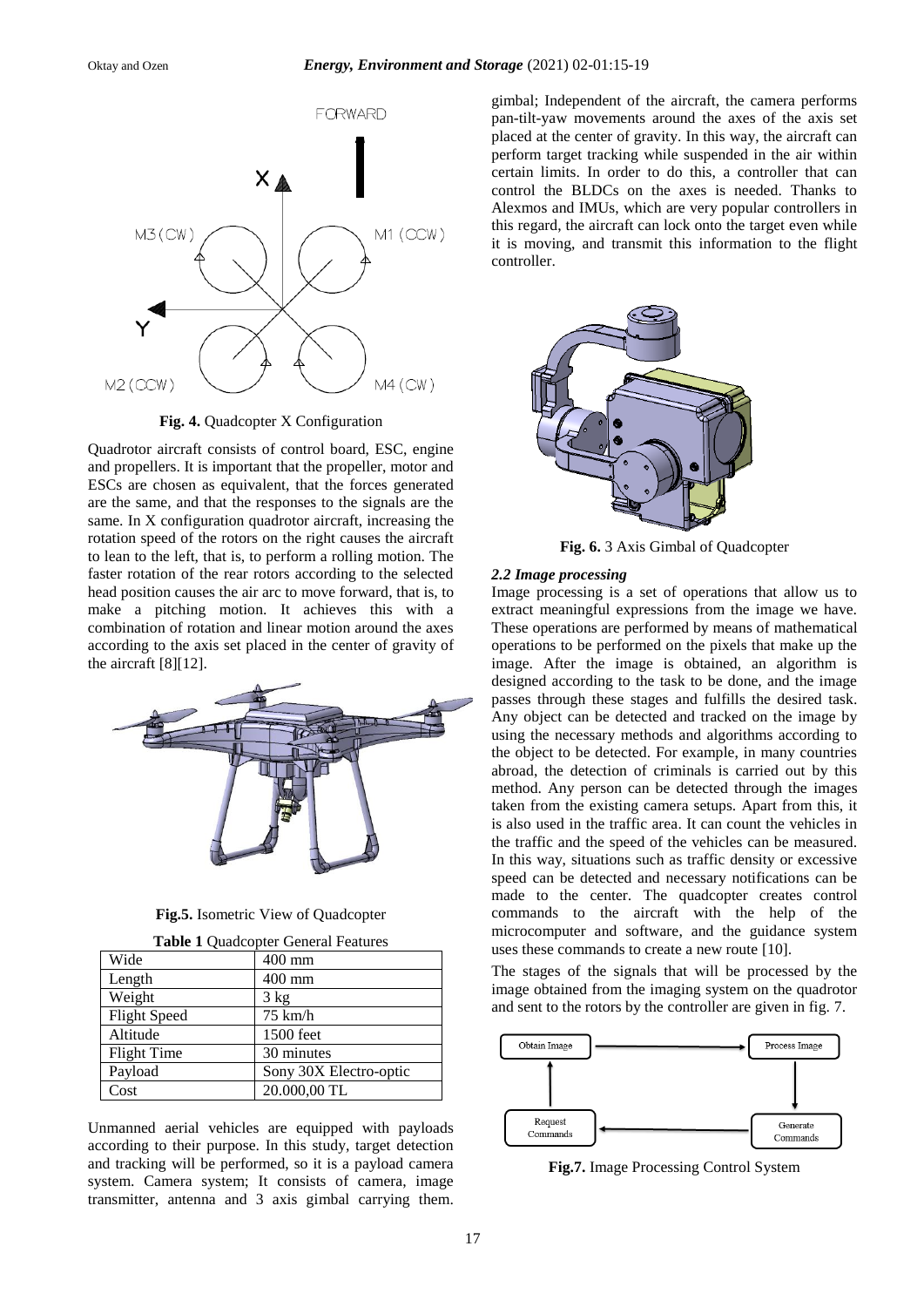The real-time images obtained are processed and compared with other sensors and previous data, as given in the flow in Figure 2, target detection and tracking is performed. Thanks to the data received from the navigation and sensors, the problems caused by image processing can be tolerated. In this way, the flight route to be created by the guidance system will prevent accidents.

Image processing method; It is defined as the application of digitally changing a picture taken with computer and software support. While image processing applications were initially used for military and security purposes, today they also serve sustainable and sensitive agriculture [10]. Three basic steps are important for the realization of image processing. The first of these is the conversion of the obtained image to digital format. The second step is to convert the obtained image to the desired format and edit it. The third and last step is to obtain results from the image by performing the necessary analysis. In order for an image to be processed digitally, first of all, data libraries must be created and transferred to the digital environment without any problems. After the existing data libraries have been created, it is time to process the selected images. Three different processing techniques are used for these.

The first of these is the histogram process, which is referred to as the white-gray balance. The aim here is to determine the shape in the image by using the white-gray balance in the digital image. In the second method, image filtering is used. In image filtering, it is aimed to use and process the desired part of the digital image by dividing it into grids. Thirdly, it is the definition of the digital image by using the RGB(red green blue) values based on the basic color model.

After choosing the right processing method, the selection of an ideal processing program (such as Matlab, phyton) and the processing of the data are carried out. The data obtained after processing needs to be interpreted and used. The data obtained with the technological developments are not only checked later, but can also be used with instant evaluations (real time) [11].



**Fig.8.** Vision-based tracking approach.

## **3. CONCLUSION**

In this study, it is aimed to examine the studies on image recognition technology to design and implement the autonomous control system of the rotary wing aircraft and to prepare the academic ground for the aircraft developed for security to be used at the borders. The data obtained from the researches can be sent to the aircraft with the integrated camera system and image processing computer on the aircraft, and the ability to follow the target tracking can be gained thanks to the instant data received from other sensors and GPS. In this way, the long border line can be controlled without interruption by using more than one rotary wing aircraft.

In the next study, the necessary algorithm for the designed aircraft will be simulated in the MATLAB environment, and target detection, tracking and uninterrupted control of a certain region will be realized with the software obtained. Any object can be detected and tracked on the image by using the necessary methods and algorithms according to the object to be detected. For example, in many countries abroad, the detection of criminals is carried out by this method [13]. Any person can be detected through the images taken from the existing camera setups. Apart from this, it is also used in the traffic area. It can count the vehicles in the traffic and the speed of the vehicles can be measured. In this way, situations such as traffic density or excessive speed can be detected and necessary notifications can be made to the center.

## **REFERENCES**

[1] K. Nonami, F. Kendoul, S. Suzuki, W. Wang, D. Nakazawa.(2010) *Autonomous Flying Robots*. Springer Tokyo Dordrecht Heidelberg London New York

[2] Austin, R.(2010). *Unmanned Aırcraft Systems Uavs Desıgn, Development And Deployment*. John Wiley & Sons Ltd, The Atrium, Southern Gate, Chichester, West Sussex, PO19 8SQ, United Kingdom

[3] Şin,B., Kadıoğlu,İ. (2019). *İnsansız Hava Aracı (İHA) ve Görüntü İşleme Teknikleri Kullanılarak Yabancı Ot Tespitinin Yapılması.* Turkish Journal of Weed Science 20(2):2019:211-217

[4] Valerdi, R. (2005). *Cost Metrics for Unmanned Aerial Vehicles.* September 2005, DOI: 10.2514/6.2005-7102

[5] SHGM. (2019). *İnsansız Hava Aracı Sistemleri Talimatı (Sht-İha)*

[6] Oktay,T, Özen, E. (2021). *Kapalı Ortamlarda Arama Kurtarma Görevi İçin Gelistirilen Şekil Değistirebilen Quadcopterin Sistem Modellemesi ve Tasarımı.* MAS 14th International European Conference On Mathematics, Engineering, Natural&Medical Sciences March 26-28, 2021/Széchenyi István University/HUNGARY

[7] Robert C. Leishman, John Macdonald, Randal W. Beard, Timothy W. McLain.(2014) *Quadrotors & Accelerometers State Estimation with an Improved Dynamic Model*. IEEE Control Systems Magazine. February